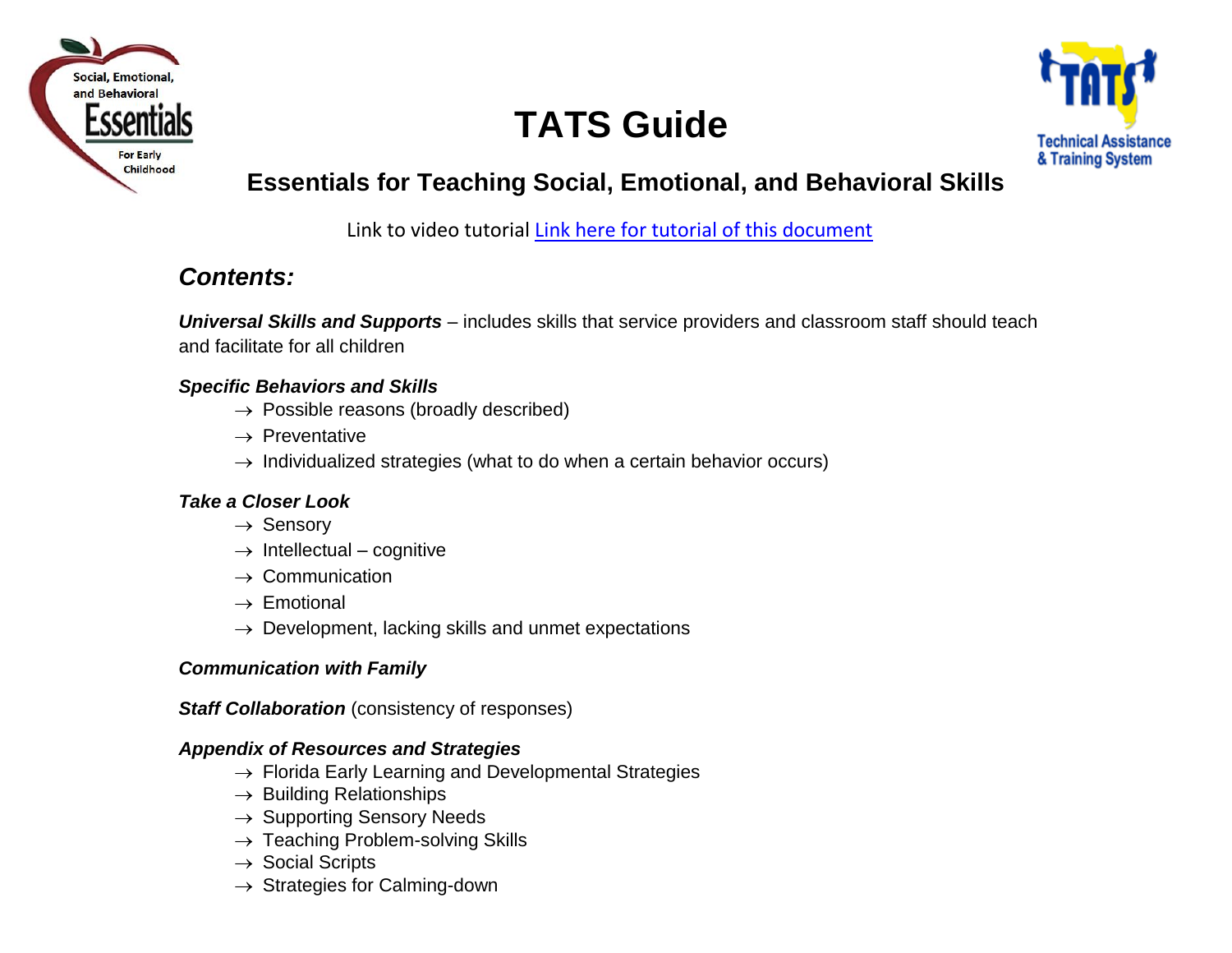

**Proactive:** *Set up an environment that supports children* in their social-emotional development, as well as in their needs for understanding the structure and routines of their day. Support needs for modes of communication. **[TATS - Classroom Spaces \(includes visual supports\)](https://tats.ucf.edu/resources-great-beginnings-focus-classroom-spaces/)**

**Proactive:** *Develop activities that are developmentally appropriate* and individualized for varying developmental levels and needs. Provide time for movement and songs, plan lessons that relate to real life and incorporate hands-on activities. **[TATS - Embedding Instruction in Developmental Domains](https://tats.ucf.edu/rock-your-classroom-focus-on-embedding-instruction-in-developmental-domains/)**

**Proactive:** *Teach social skills and self-regulation* through direct instruction and planned lessons. Provide guided practice and facilitate interactions. Teach and model calming strategies along with strategies for identifying and understanding emotions. **[Developing and Teaching a Social Skills Lesson](https://tats.ucf.edu/wp-content/uploads/sites/32/2018/11/6G.developing-and-teaching-social-lesson-webBESE-funding.pdf)**

**Proactive:** *Determine what to teach.* Examine children's unmet expectations in relation to skills that they have not yet learned. Social-emotional and behavioral skills should be addressed through direct instruction and guided practice. Don't assume that all children enter pre-k with knowledge and practice of social behavior skills. Just like literacy, social-emotional skills need to be taught and practiced.



## **Be Proactive: Start with a Close Look**

*Essentials for Supporting Young Children*

*Influences on Children's Behavior*

*Start with the essentials* that address the needs of young children. These essentials will establish a foundation for learning that will enable children to learn, practice, and remember the skills that you are teaching. Be sure that supports from the Essentials for Supporting Young Children are in place, taught, and used consistently (see attached link). Essentials described in this document are universal design strategies and should be implemented for every child. **[Essentials for Supporting Young Children](https://tats.ucf.edu/wp-content/uploads/sites/9/2020/05/essentials-young-children.pdf)**

*Consider underlying causes of behaviors*. Early childhood professionals must consider many possibilities when a child is exhibiting behaviors of concern. Reflecting on possible underlying causes behind the behavior, or the influences on the behavior, is essential to establishing and maintaining a healthy experience for each child. See attached link: Tips to Consider: Reflecting on Challenging Behavior. **Tips to Consider - [Reflecting on Challenging Behavior](https://tats.ucf.edu/wp-content/uploads/sites/32/2019/01/6C.Tips-to-Consider-BESE-funding-corrected-web.pdf)**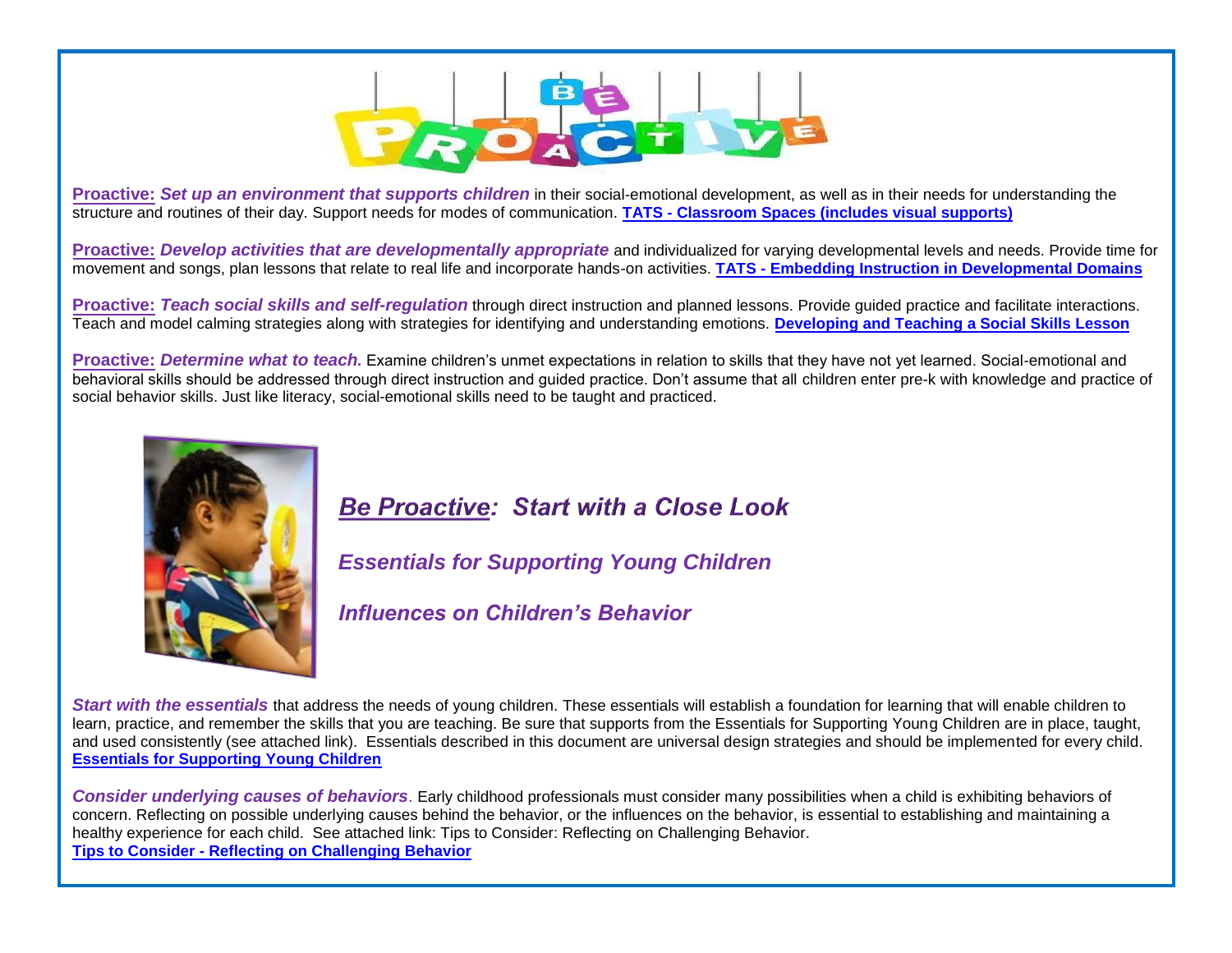

## **Considerations for Supporting Children's Social Behavioral Development**

Increasing desirable behaviors = Decreasing challenging behaviors Teach replacement skills - Provide preventative strategies - Address individual needs



*Vary the methods you use for re-directing***.** Maintain physical proximity so that you can speak calmly and quietly when re-directing. Use visual prompts and visual reminders to redirect.

*Teach, model, and provide practice* on Alternate Behaviors (often referred to as Replacement Behaviors or Desirable Behaviors). When you are trying to reduce the frequency of an undesired behavior, it is important to introduce and teach children a behavior they can use instead and still get the same result (attention, an item, or reward).

*Provide descriptive feedback* to let children know exactly what they did that you are praising. Give encouragement along with praise when children attempt a task, even if it is not perfect; praise the attempt and improvement.

*Keep in mind the differences in "Won't Do" and "Can't Do".* Don't assume that children know emotional and social skills or assume that they have had practice using them. Begin from the point of view of "What do I need to teach?"

**Important Note:** *Plan ahead and be prepared so that you are able to respond to behaviors consistently.* Plan your first statements as well as physical reactions when behaviors occur (calming, redirecting, safety for all). Developing a plan for consistency will help staff avoid inadvertently reinforcing behaviors that you are trying to reduce. "Responding to behaviors" also includes reinforcing behaviors that you and the family want to increase.

### *Staff Collaboration and Consistency*

Consistency of preventative and individualized strategies is a vital aspect in planning and implementing lessons and interventions. Staff collaboration is the key to providing children with the consistency needed to improve their skills.

Staff should train and plan together in order to maintain consistency. Each staff member should have information about sensitivities, needs, and goals of each child in order to help make their actions consistent with children's needs.

- $\rightarrow$  Develop a consistent response to a child's behavior
- $\rightarrow$  Plan actions to maintain safety without escalating a situation
- $\rightarrow$  Calming and self-regulation words and actions
- $\rightarrow$  Facilitating play
- $\rightarrow$  Prompting and redirecting during activities.

*Include related service providers and seek their assistance in making plans.*

### *Communication with Families*

Communication with children's families will help you learn information and assist in collaborating on strategies. It is important that you discuss families' goals for their children and that they know how to participate in following up on the strategies used in the classroom. Provide families with information about child development and help them set reasonable expectations for their children.

Emphasize to classroom staff the importance of maintaining consistent communication with families. Communication should be honest but focus on positives, such as "social lessons we are teaching" and "what you can practice at home."

Families should be involved in the planning and should be included, along with related service providers, in meetings related to their child's needs.

Important: Although family involvement contributes significantly to children's success, it is important to remember that families are varied in their capabilities, schedules, and backgrounds. Teachers can best meet the needs of children by respecting all families and working to include them in the best possible ways.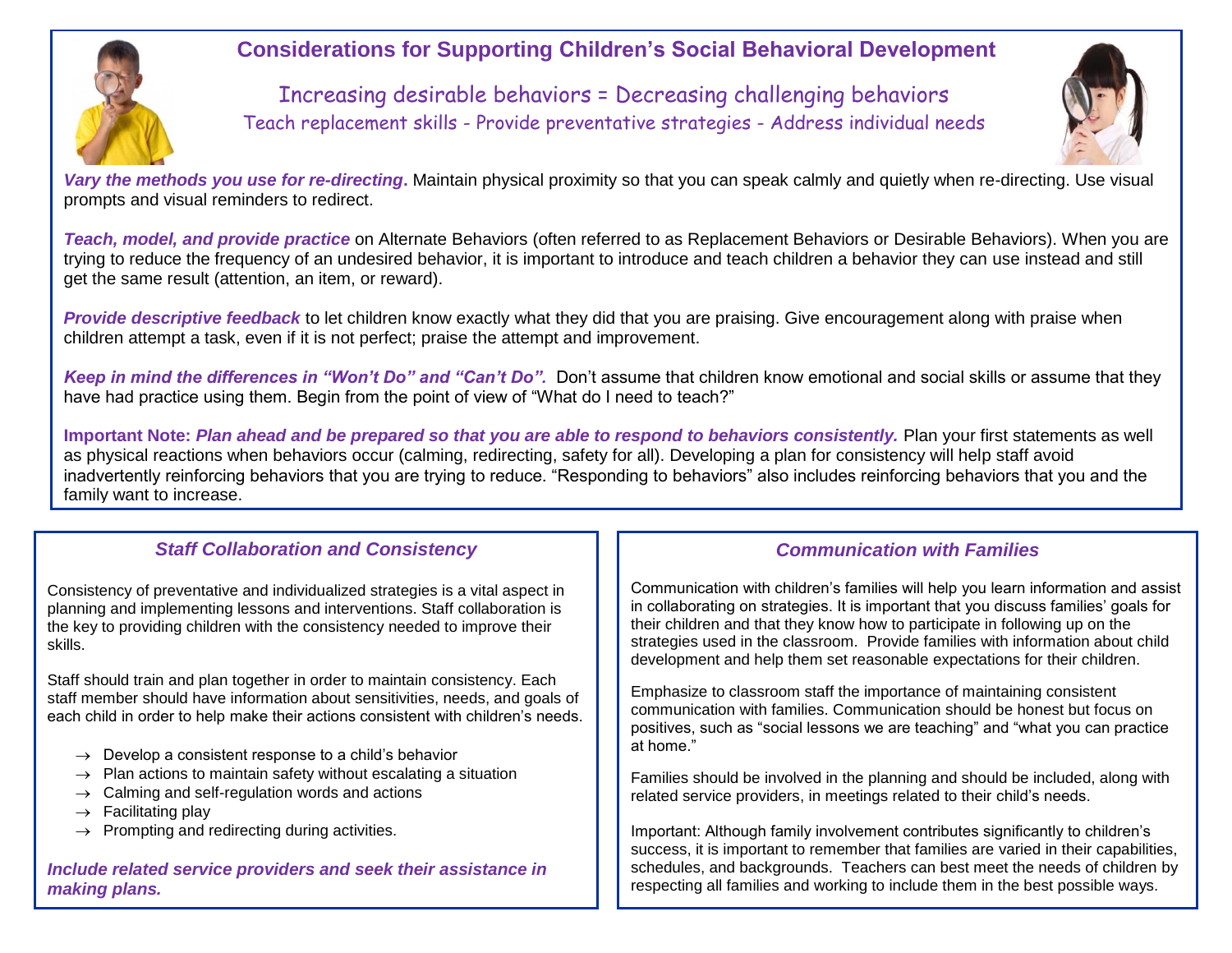## **Universal Strategies to Support Young Children**

#### **Consider these components of addressing social behavior for all children and all causes and levels of behaviors. Universal strategies should be provided to all children, all day, every day.**

| <b>Behaviors to Decrease</b> | <b>Instructional and Preventative Strategies</b>            | <b>Individualized Strategies</b>         |
|------------------------------|-------------------------------------------------------------|------------------------------------------|
| Possible reasons to          | <b>Universal Strategies for Support</b>                     | <b>Individualized Strategies</b>         |
| examine:                     | Build a relationship with each child                        | Follow-up, Re-teach, Reactions           |
| Doesn't know the skill       | Model and provide modes of communication                    | Address needs for trusting relationships |
| Hasn't had practice          | Provide multiple means for children to respond              | Remain calm                              |
| Unable to communicate        | Provide multiple types of experiences for learning          | Model calming techniques                 |
| Activity too long            | Help children build relationships with each other           | Remind of safe area for calming          |
| Trouble attending            | Teach, practice, model calming techniques                   | Redirect with individual visuals         |
| Changes in schedule          | Teach, practice, model social interactions                  | Re-teach, model, and facilitate problem- |
| Needs environmental support  | Visual structure and support                                | solving and calming skills               |
| <b>Wants attention</b>       | Reteach, remind, review                                     | Teach skill of asking for help           |
| Disabilities and health      | Guided practice                                             | Facilitate and guide play skills         |
|                              | "Catch them being good" – focus on praise and reinforcement | Individualized communication strategies  |

## **Targeted Skills to Teach and Support**

Skills listed below are those that are considered vitally important to young children. The skills are important because they are those that impact children's success in school as well as in friendships and personal development. Children need direct instruction and guided practice of these important skills. They also need opportunities to practice these skills in environments that are designed to facilitate their success and with adults who plan and develop support strategies.

#### *Participation, classroom skills, and safety* Listening and Watching Following Directions

- Waiting for attention, delaying rewards Following routines Asking for help Participating in activities
- Safe behaviors for self and others

#### *Friendship and peer-related skills*

Sharing and Taking Turns Cooperating – working together Acknowledging another's request Joining in group activities Respecting others' materials and areas Developing play schemes Interacting, communicating with peers

## *Personal and emotional skills*

Self-regulation Calming down Recognizing and identifying emotions Dealing with emotions Empathy, understanding, compassion Requesting, accepting help Problem-solving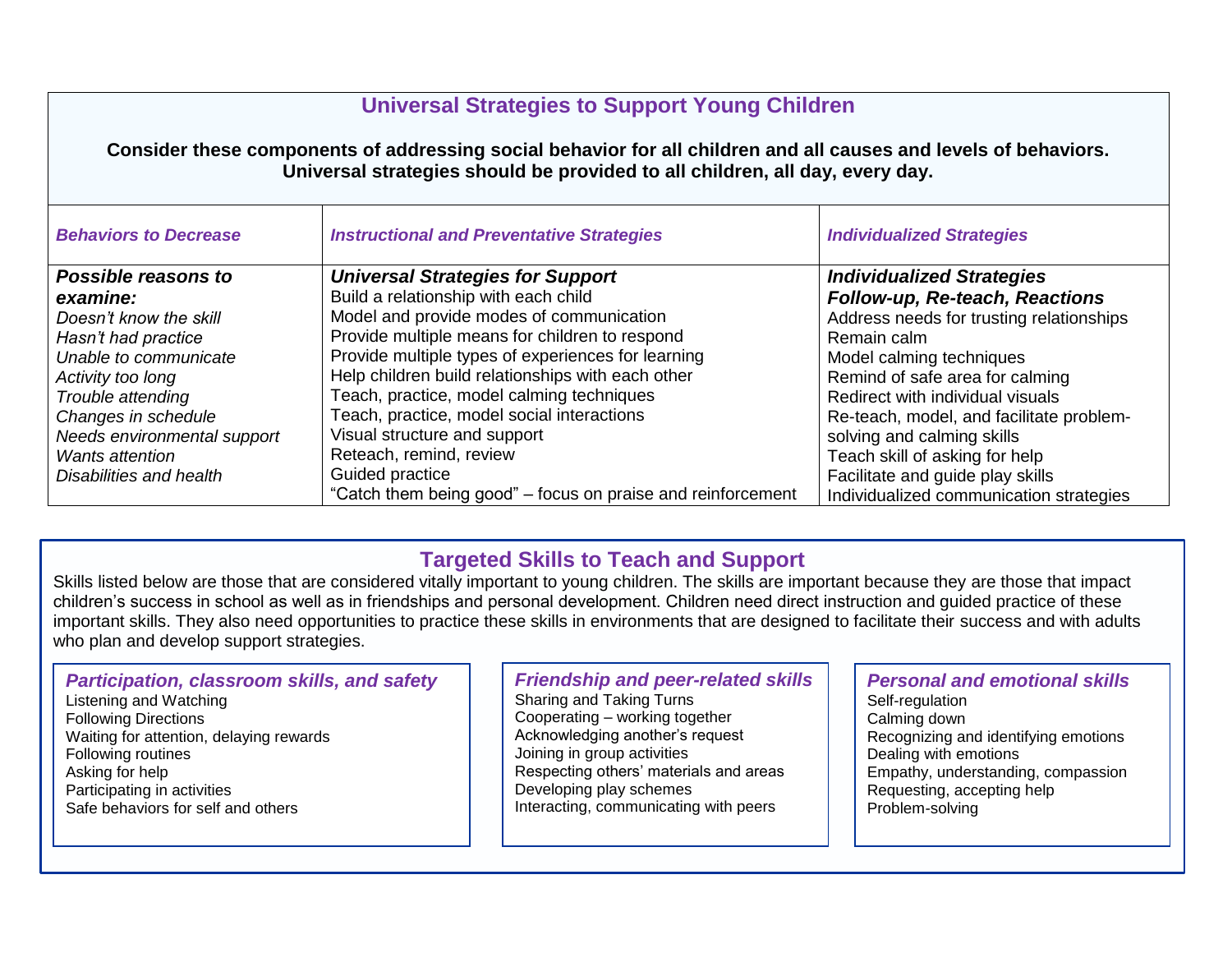| <b>Classroom Participation and Safety</b>                                                                                                                                                                                                                                                                                                                                             |                                                                                                                                                                                                                                                                                              |                                                                                                                                                                                                                                                                                                                   |  |
|---------------------------------------------------------------------------------------------------------------------------------------------------------------------------------------------------------------------------------------------------------------------------------------------------------------------------------------------------------------------------------------|----------------------------------------------------------------------------------------------------------------------------------------------------------------------------------------------------------------------------------------------------------------------------------------------|-------------------------------------------------------------------------------------------------------------------------------------------------------------------------------------------------------------------------------------------------------------------------------------------------------------------|--|
| <b>Behaviors to Decrease</b>                                                                                                                                                                                                                                                                                                                                                          | <b>Instructional and Preventative Strategies</b>                                                                                                                                                                                                                                             | <b>Individualized Strategies</b>                                                                                                                                                                                                                                                                                  |  |
| Leaving the area<br>Avoid activity (too difficult, doesn't know<br>skills)<br>seek preferred activity<br>attention                                                                                                                                                                                                                                                                    | Use visuals for mini-schedule of activity<br>Provide movement breaks at specific points in activity<br>First-then schedules to show preferred activity next<br>Timer, countdown steps<br>Teach asking for help<br>Restate rules before beginning<br><b>Social Script for staying in area</b> | Provide individual practice to increase comfort with<br>activities<br>Allow for part of activity – shorter time, fewer steps<br>Individualize social story and first-then with photos<br>Reduce distractions<br>Have child verbalize and pre-plan actions<br>Physical cue for area (carpet square, photo of area) |  |
| <b>Refusing to participate</b><br>Saying "no" to requests<br><b>Pushing activity away</b><br>Avoid, doesn't have skills                                                                                                                                                                                                                                                               | Remind of expectations prior to beginning<br>Use positive words to encourage to begin and praise during<br>Praise participation and effort, not product<br>Show finished product and steps to completion<br>Model and support various modes of communication                                 | Start task in different area and transition to group<br>Social scripts and first-then with photos<br>Limit number of steps, materials presented<br>Do first few steps and then fade prompt<br>Individualize communication strategies                                                                              |  |
| Running ahead or away instead of<br>staying with the group<br>Attention from adults and peers<br>Uncertain of opportunities                                                                                                                                                                                                                                                           | Designate classroom jobs - show them on calendar<br>Teach and remind of rules for lining up, staying with group<br>Pair with a peer buddy for walking, playing with group<br>First-then to show a time for running<br>Attention and praise for staying with group                            | Assign to be adult's "helper"<br>Provide heavy work, vary motor movements<br>Focus on imitation of motor actions<br>First-then with photo of destination<br>Give the child errands to run with adult                                                                                                              |  |
| <b>Climbing on furniture</b>                                                                                                                                                                                                                                                                                                                                                          | Rule reminders, first-then for climbing on playground later<br>Photos of classroom areas with statements about actions<br>Teach self-monitoring and awareness of body in locations                                                                                                           | <b>Social book for Safety</b><br>Tape shoeprints on floor for placement of feet<br>Monitor closely and reward for "feet on floor"<br>Photo of child sitting, standing, playing paired with a<br>sticker chart for reinforcement                                                                                   |  |
| Hitting, Kicking, Pushing, Throwing<br>items at others                                                                                                                                                                                                                                                                                                                                | Direct instruction lessons for problem solving<br>"What to do if" lessons and role play<br>Adjust environment for safety of adults and children<br>Identify triggers and warning signs, redirect<br>How to Help a Child Stop Hitting and Pushing                                             | <b>Tactics for Tantrums in the Classroom</b><br>Attend to children who might be or were hurt, move<br>them to another area<br>Use plans for calming<br>Follow up with lesson and reminders about<br>emotions when child is calm                                                                                   |  |
| <b>Biting</b><br>Development<br>Communication<br>Sensory input                                                                                                                                                                                                                                                                                                                        | Stick to a schedule, consistent routines, prepare for changes<br>Allow for visual exploration in new activities.<br>Provide relaxing and soothing activities<br>Teach problem solving skills<br>Provide modes and strategies for communication<br><b>How to Help a Child Stop Biting</b>     | <b>Stop the Fighting and Biting - scripts included</b><br>Provide items for chewing and reminder to use<br>Attention, praise, reinforcement for desirable<br>behaviors in situations where biting occurs<br>Provide lessons that encourage impulse control and<br>self-regulation                                 |  |
| Take a Closer Look  Children's disabilities and delays often impact their patterns of behavior. Disabilities might contribute to a child's<br>difficulties in learning and remembering information from lessons. The Impact of Disabilities and Delays on Behavior<br>the contract of the contract of the contract of the contract of the contract of the contract of the contract of |                                                                                                                                                                                                                                                                                              |                                                                                                                                                                                                                                                                                                                   |  |

 Offering choices is an important strategy for helping children decrease avoidance-type behaviors and increase participation. Making choices can help children develop problem-solving skills and at the same time give them some control over a situation. **[Guidelines for Giving Children Choices](https://www.psychologytoday.com/us/blog/joyful-parenting/201602/5-guidelines-giving-kids-choices)**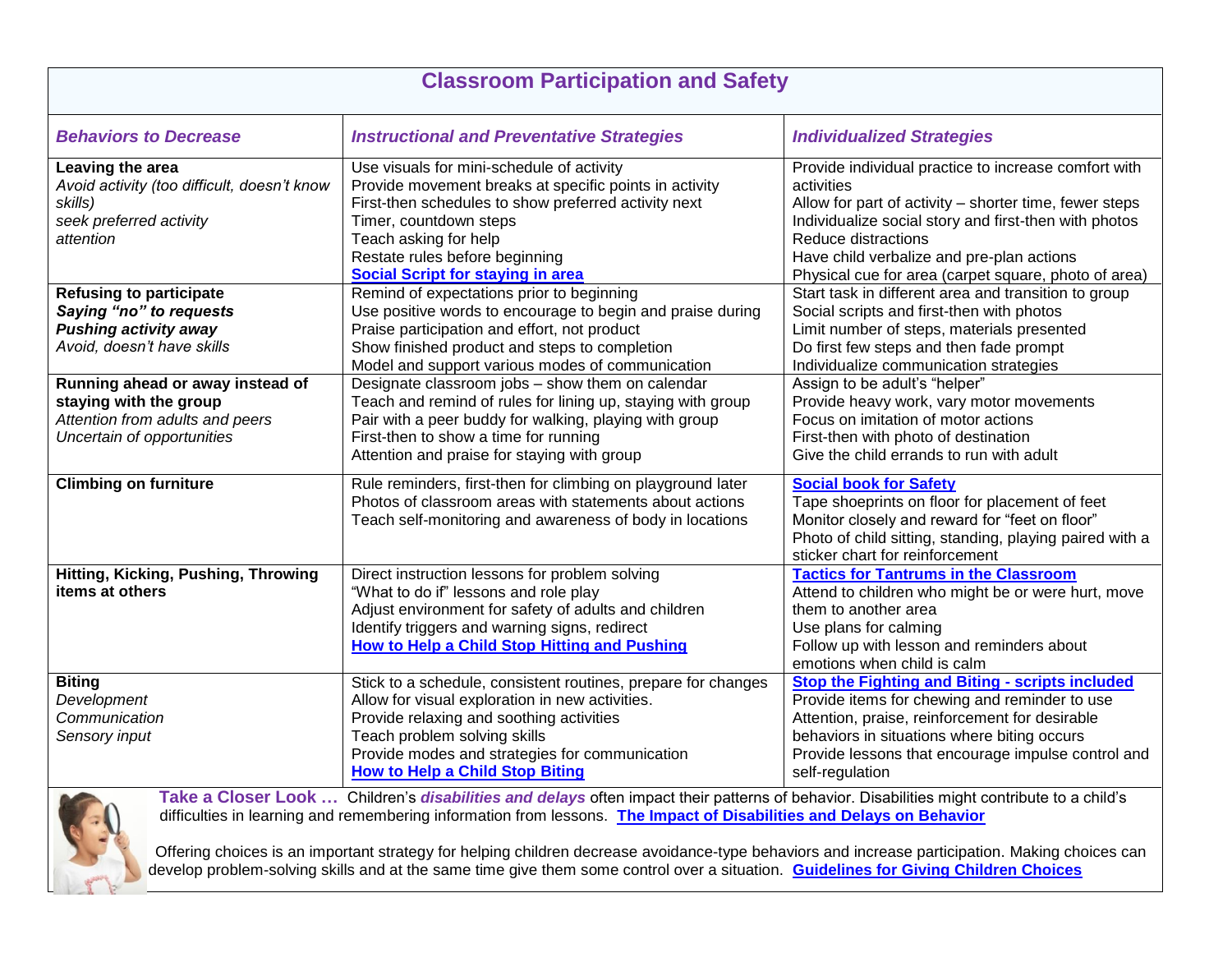| <b>Friendship Skills</b>                                                                                                                                                                                                                                                                                                                                                                                                                                                                                        |                                                                                                                                                                                                                                                                                                                                                                                                                                                                                                                                                                                                                                                                                                               |                                                                                                                                                                                                                                                                                                                                                                                                                                                                                                                                                          |  |
|-----------------------------------------------------------------------------------------------------------------------------------------------------------------------------------------------------------------------------------------------------------------------------------------------------------------------------------------------------------------------------------------------------------------------------------------------------------------------------------------------------------------|---------------------------------------------------------------------------------------------------------------------------------------------------------------------------------------------------------------------------------------------------------------------------------------------------------------------------------------------------------------------------------------------------------------------------------------------------------------------------------------------------------------------------------------------------------------------------------------------------------------------------------------------------------------------------------------------------------------|----------------------------------------------------------------------------------------------------------------------------------------------------------------------------------------------------------------------------------------------------------------------------------------------------------------------------------------------------------------------------------------------------------------------------------------------------------------------------------------------------------------------------------------------------------|--|
| <b>Behaviors to Decrease</b>                                                                                                                                                                                                                                                                                                                                                                                                                                                                                    | <b>Instructional and Preventative Strategies</b>                                                                                                                                                                                                                                                                                                                                                                                                                                                                                                                                                                                                                                                              | <b>Individualized Strategies</b>                                                                                                                                                                                                                                                                                                                                                                                                                                                                                                                         |  |
| <b>Grabbing items from others</b><br>(difficulty sharing, taking turns)                                                                                                                                                                                                                                                                                                                                                                                                                                         | When you see a child trying to share or take turns, make sure<br>you give lots of praise and attention<br>Play games with children that involve sharing and turn-taking<br>Provide multiples of same items/activities that are high<br>preference<br>Use a timer when necessary to indicate turns (preferably one<br>that indicates time passing in a visual manner)<br>Anticipate when the child wants an object/activity, and cue to<br>ask/gesture to join in play ("Can I play?" or "My turn")<br>Teach children common class language to use when they<br>want a turn. Examples: "I want to play alone right now." "Can<br>I have a turn when you're done?" "Can I use this if I give it<br>right back?" | Offer alternate activity/toy<br>Use <i>first-then visual cue</i> "first ask, then play"<br>Use a "my turn" visual cue chart for highly preferred<br>objects/activities<br>Validate and label children's emotions: "You are<br>frustrated because you want ____." Use neutral<br>words, such as "You both want to use that firetruck."<br>Talk children through the conflict: "What are you<br>going to do?" "Tell me some ideas." "How could you<br>solve this conflict?" Offer children more than one<br>solution so they can choose one by themselves. |  |
| Dumping out toys or materials<br>Doesn't have play skills<br>Gain attention from peers<br>Throwing items instead of playing<br>Attention, Frustration, Avoidance                                                                                                                                                                                                                                                                                                                                                | Include a large variety of highly preferred, highly motivating<br>materials in play areas - remember to include a wide variety<br>of developmental levels<br>Provide visual scripts and guided interactive play to assist<br>children who need support in understanding how to use some<br>toys and <b>visuals</b> that are specific to toys and materials<br>Increase engagement for all children through the use of peer<br>buddies                                                                                                                                                                                                                                                                         | Provide visual choice board of a limited number of<br>toys for play<br>Help the child learn to play by using least-to-most<br>prompting (verbal, gesture/model, physical assist) to<br>teach play scheme<br>Introduce a limited number of play schemes at a<br>time<br>Prompt the child to ask/gesture for "help"                                                                                                                                                                                                                                        |  |
| Upsetting peers' play, destroying<br>their products                                                                                                                                                                                                                                                                                                                                                                                                                                                             | Provide a distraction with an appropriate activity - offer a<br>different toy or game<br>Play along to promote complete engagement<br>Provide toys that can be put together and taken apart again<br>and again                                                                                                                                                                                                                                                                                                                                                                                                                                                                                                | Set clear limits in very concrete terms - provide a<br>visual depicting that destruction is not acceptable<br>Say "knocking down your friend's tower is not okay,<br>but you can build and knock down your own."<br>Provide praise for positive behavior, rather than<br>punishment for undesirable behavior                                                                                                                                                                                                                                             |  |
| Speaking (signs, gestures, noises)<br>rudely to others                                                                                                                                                                                                                                                                                                                                                                                                                                                          | Stay Calm, Decode the behavior, and provide empathy<br>Do not try to teach during a heightened state - wait until you<br>and the child are calm<br>Model respectful communication and strategies to deal with<br>feelings of anger and frustration                                                                                                                                                                                                                                                                                                                                                                                                                                                            | Offer choices of acceptable alternatives and be sure<br>to respect the choice once it's made<br>Once the child is calm, provide a social story that<br>explains theirs and others' feelings and suggests<br>appropriate behaviors                                                                                                                                                                                                                                                                                                                        |  |
| <b>Take a Closer Look</b><br>Children's communication skills are the key to developing (and keeping) friendships and to building a<br>strong social support network. Check out these resources for <b>building communication skills</b> and providing a strong foundation for<br>developing relationships and facilitating peer interaction.<br>It is important to teach social skills when children are calm and engaged. Take a look at <b>Teaching Before the Peak of the Storm</b> for more<br>information. |                                                                                                                                                                                                                                                                                                                                                                                                                                                                                                                                                                                                                                                                                                               |                                                                                                                                                                                                                                                                                                                                                                                                                                                                                                                                                          |  |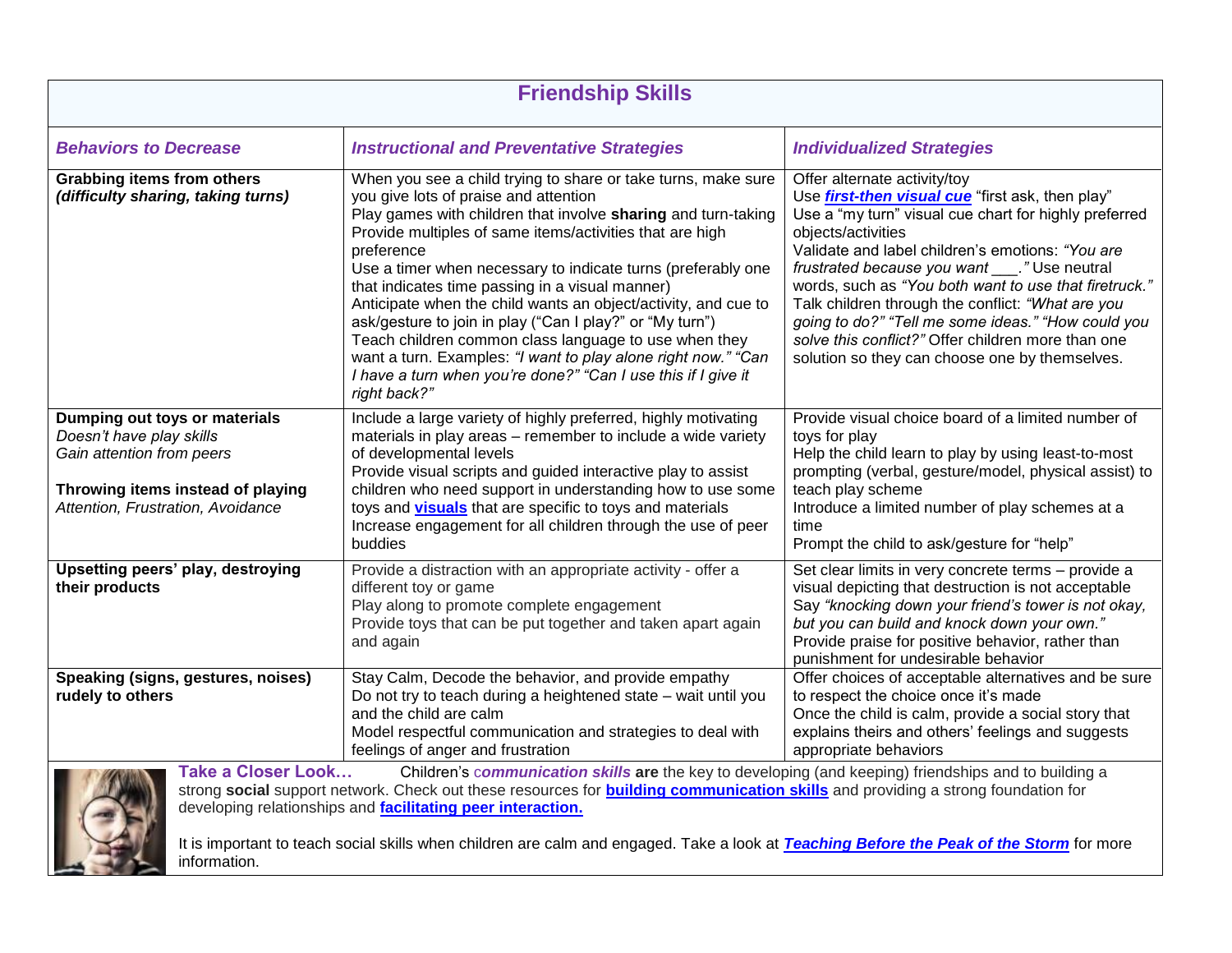| <b>Emotional Awareness and Self-regulation</b>                                                                                                                                                              |                                                                                                                                                                                                                                                                                                                                                                                                                                                                                                    |                                                                                                                                                                                                                                                                                                                                                                                                                                                                              |  |
|-------------------------------------------------------------------------------------------------------------------------------------------------------------------------------------------------------------|----------------------------------------------------------------------------------------------------------------------------------------------------------------------------------------------------------------------------------------------------------------------------------------------------------------------------------------------------------------------------------------------------------------------------------------------------------------------------------------------------|------------------------------------------------------------------------------------------------------------------------------------------------------------------------------------------------------------------------------------------------------------------------------------------------------------------------------------------------------------------------------------------------------------------------------------------------------------------------------|--|
| <b>Behaviors to Decrease</b>                                                                                                                                                                                | <b>Instructional and Preventative Strategies</b>                                                                                                                                                                                                                                                                                                                                                                                                                                                   | <b>Individualized Strategies</b>                                                                                                                                                                                                                                                                                                                                                                                                                                             |  |
| Avoiding participation (moving away,<br>crying, aggression to avoid activity)<br>Over or under reactions to the<br>environment                                                                              | Provide sensory experiences that are calming<br>Make adaptations that will support the activity<br>Teach, practice, and model belly breathing.<br>Create, teach, and practice a social script on how to tell<br>someone you need help/a break/something<br>Model telling the children that you are feeling<br>over/underwhelmed, need help, or need something and how<br>you resolve it                                                                                                            | Make a point to connect with the child one-on-one<br>throughout the day (build trust and relationship)<br>Keep the child and others safe during upset<br>Remain calm and model calming techniques<br>Ask the child what would help their body feel calm<br>and give two positive choices if they need help (hug,<br>breathing)                                                                                                                                               |  |
| Having frequent tantrums with<br>difficulty calming down                                                                                                                                                    | Be mindful of the environment and factors that may triggers<br>for the tantrum.<br>Explain different things to children; tell them what you are<br>doing and why<br>Help the child find a way out of the tantrum<br>Look for physical signs that a tantrum is about to occur and<br>teach them to the child so that they begin to notice the signs<br>Use books, stories, and social scripts to teach emotions and<br>calming strategies<br>Role-play, model, and practice self-calming techniques | Remove barriers or stressors from a situation and<br>allow them to feel supported<br>Build connection with the child, remind them that you<br>will keep them safe<br>Provide opportunities for brain breaks-whatever type<br>of movement or sensory input is helpful for the child<br>Create a calm space in the room and teach the child<br>to go there and use calming techniques when they<br>feel the tantrum coming<br>Have the child help others do calming activities |  |
| Resisting help or failing to accept<br>help                                                                                                                                                                 | Provide visuals that break down tasks and show expectations<br>Model and provide time to practice expectations (group and<br>individual) and asking for/accepting help<br>Read books, stories, and social scripts about needing, asking<br>for, and accepting help (everyone needs help sometimes)                                                                                                                                                                                                 | Build relationship with the child (connection and<br>safety)-consider that the child may have to do things<br>for themselves at home and needs to learn to trust<br>that someone will be there to provide help<br>Acknowledge that the child would like to do it<br>themselves<br>Let them know you are right there if they need help                                                                                                                                        |  |
| Making negative statements about<br>self and others                                                                                                                                                         | Model and practice making positive statements about self<br>and others (make sure you are not modeling the negative)<br>Read books, stories, and social scripts about how words can<br>help or hurt and about self-image<br>Make it a point to acknowledge kindness in your class<br>Relationship building activities between the family,<br>teachers, and children-class family                                                                                                                   | If the child says something negative about someone<br>else, ask them how that might make the other person<br>feel. Follow with examples from books and social<br>scripts describing kind words<br>Make sure to counter the negative statement with<br>something positive<br>Have that child notice helpful/kind acts in the class<br>(kindness recorder)                                                                                                                     |  |
| <b>Take a Closer Look </b><br>Differences in Tantrums and Sensory Overload are often difficult to distinguish.<br>In both situations, children need assistance in staying safe and in calming their bodies. |                                                                                                                                                                                                                                                                                                                                                                                                                                                                                                    |                                                                                                                                                                                                                                                                                                                                                                                                                                                                              |  |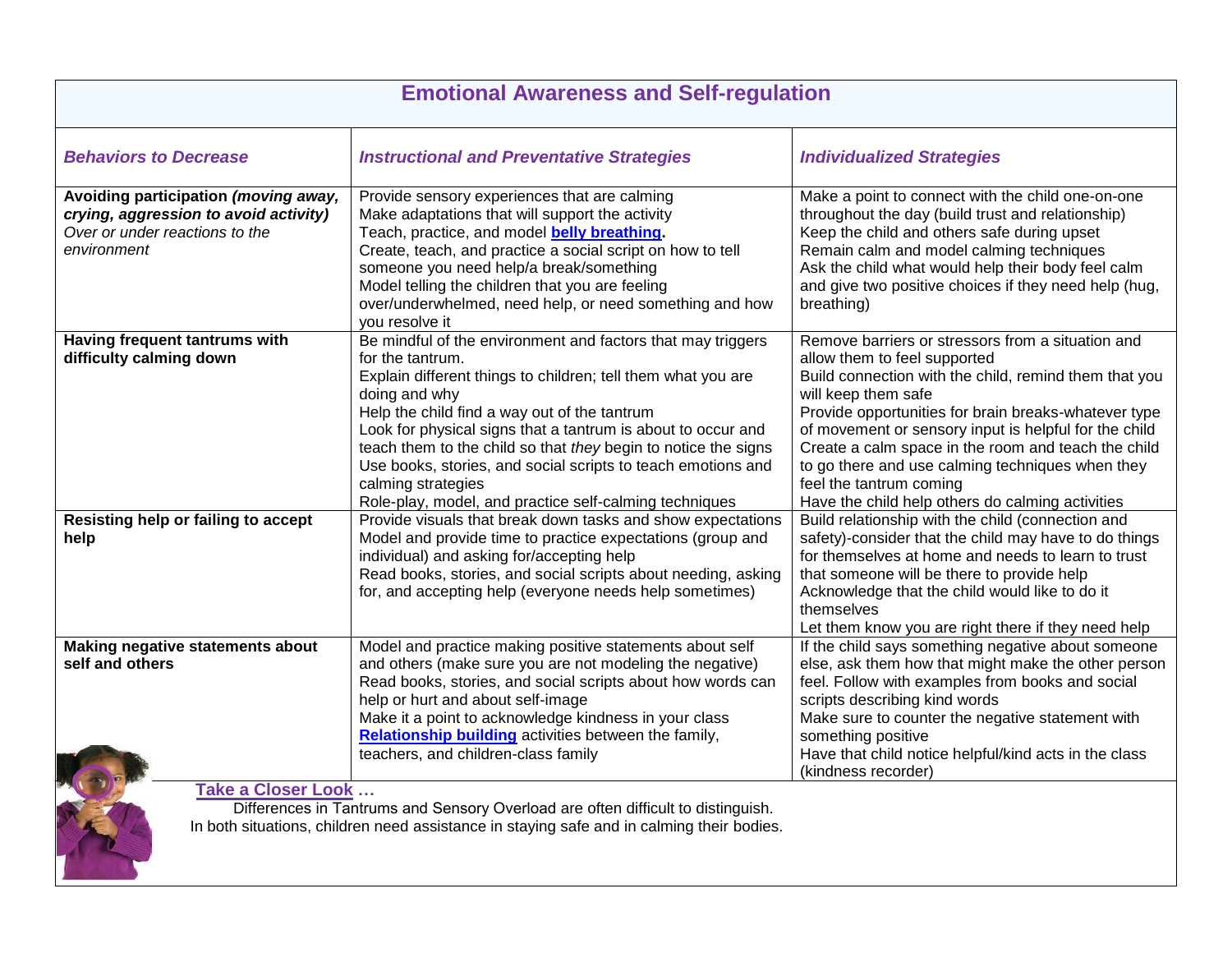| <b>Emotional Awareness and Self-regulation (continued)</b>                                                      |                                                                                                                                                                                                                                                                                                                                                                                                                                                                                                                                                         |                                     |                                                                                                                                                                                                                                                                                                                                                                                                                                                                                                                                                                                                                           |  |
|-----------------------------------------------------------------------------------------------------------------|---------------------------------------------------------------------------------------------------------------------------------------------------------------------------------------------------------------------------------------------------------------------------------------------------------------------------------------------------------------------------------------------------------------------------------------------------------------------------------------------------------------------------------------------------------|-------------------------------------|---------------------------------------------------------------------------------------------------------------------------------------------------------------------------------------------------------------------------------------------------------------------------------------------------------------------------------------------------------------------------------------------------------------------------------------------------------------------------------------------------------------------------------------------------------------------------------------------------------------------------|--|
| <b>Behaviors to Decrease</b>                                                                                    | <b>Instructional and Preventative Strategies</b>                                                                                                                                                                                                                                                                                                                                                                                                                                                                                                        |                                     | <b>Individualized Strategies</b>                                                                                                                                                                                                                                                                                                                                                                                                                                                                                                                                                                                          |  |
| Difficulty showing or lacking<br>empathy or understanding of<br>emotions<br>Difficulty waiting for attention or | Consider the developmental age (not chronological) of the<br>children in your class-empathy isn't able to happen until after<br>about 36mo developmentally but can be taught long before<br>Teach emotional skills-what do they look like/feel like/mean<br>Read books, stories, and social scripts about emotions<br>Role-play emotions, what they mean, and how to handle<br>them<br>Teach empathy by practicing caring for baby dolls<br>Model talking about emotions and being empathetic<br>Consider the developmental age of the children and set |                                     | Build relationship with the child (examples below)<br>Use a mirror to talk about/teach emotions<br>Notice-your mouth is going like this, your eyebrows<br>are going like this, your hands are in a fist like this,<br>you seem angry (this should be in a calm and non-<br>judgmental way)<br>Model empathy with the child<br>Help the child notice how they affect others- look at<br>their face, their face is saying that they do not like it<br>when you take the toy<br>Specifically build times throughout the day to make a                                                                                        |  |
| reinforcement                                                                                                   | expectations that are appropriate for each child's<br>developmental level<br>Model, teach, and practice how to gain the attention of others<br>Use social scripts and role-play to practice gaining attention<br>Make time throughout the day to connect with each child<br>Have pictures of each child's family available for the children<br>to access when they are missing someone<br>Greetings and goodbyes built into the daily routine                                                                                                           |                                     | one-on-one connection with the child<br>Have that child be a helper to others and provide<br>attention and praise for helpful actions.<br>Join in play with the child and invite them to enter a<br>play scheme with you and peers.<br>Gently remind (verbally and visually) the child about<br>"waiting", then make sure the wait time is short and<br>that attention is positive and rewarding<br>Express understanding that waiting is hard, praise<br>efforts, and make sure that wait time is reduced<br>Talk to the child and initiate conversations and<br>activities based on the child's interests, family, pets |  |
| <b>Take a Closer Look </b><br><b>KEEP</b><br><b>CALM</b><br><b>AND</b><br><b>BE</b><br><b>PROACTIVE</b>         | The ideas in the attached document are based on<br>Florida Early Learning and Developmental Standards<br>(FELDS) and provide information about specific topics<br>related to building relationships and provide information<br>to further your understanding of developmental and<br>emotional needs of young children.<br><b>Addressing Social Skills in the Classroom</b>                                                                                                                                                                             | $\bullet$<br>$\bullet$<br>$\bullet$ | Strategies for Building Teacher-child Relationships<br>Get to know each child individually<br>Express empathy, comfort, and safety<br>Have a positive attitude<br>Set expectations, encourage, and support<br>Join in activities and play                                                                                                                                                                                                                                                                                                                                                                                 |  |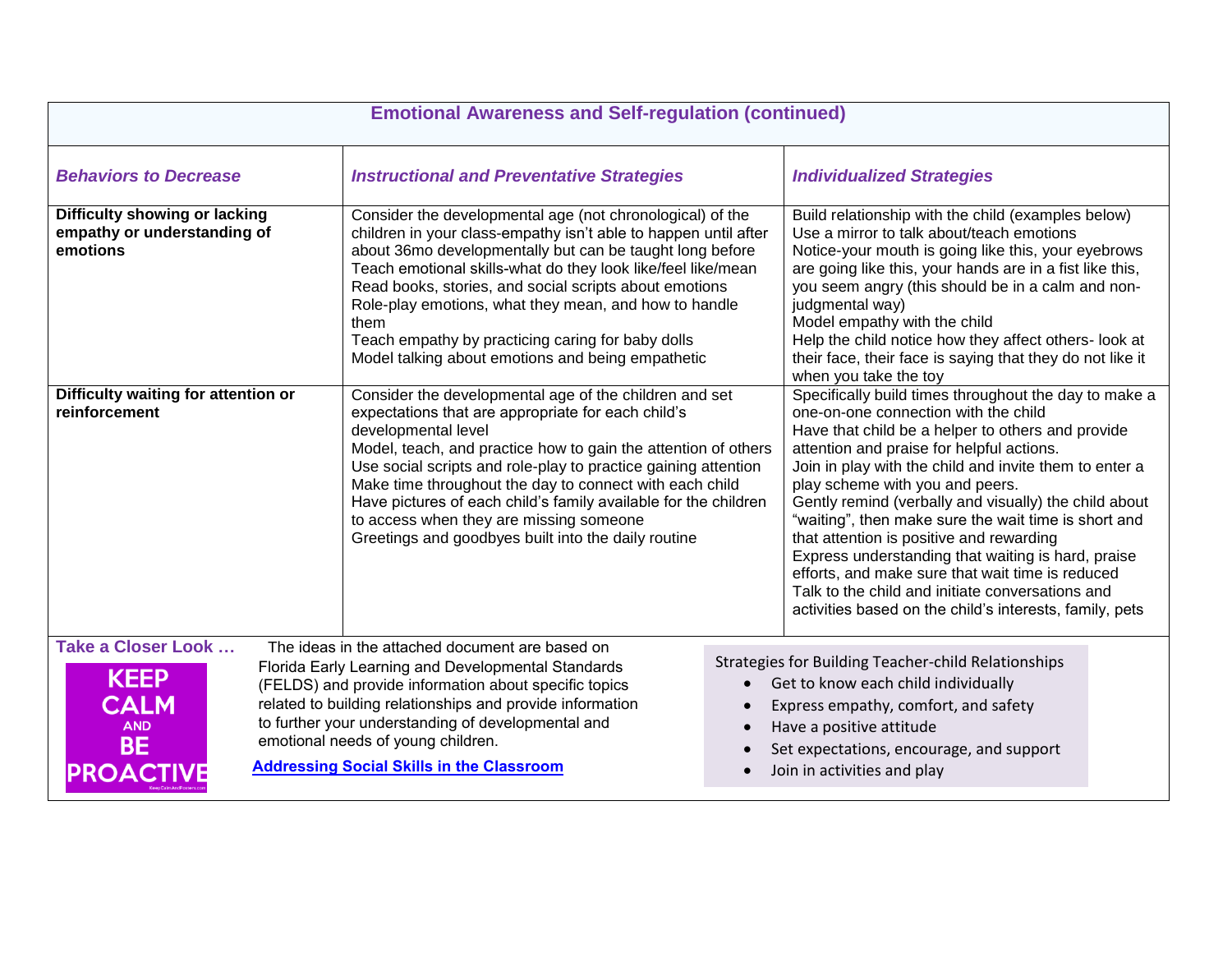#### *Essentials for Teaching Social, Emotional, and Behavioral Skills Appendix of Resources and Strategies*

#### *Florida Early Learning and Developmental Standards (FELDS)*

include objectives and benchmark skills for ages and levels Birth – Kindergarten. FELDS is an excellent source of information for scaffolding activities to address a range of needs. Additional links included here provide resources and ideas for addressing social skills in these FELDS component areas

- Emotional Functioning
- Managing Emotions
- Building and Maintaining Relationships with Adults and Peers
- Developing a Sense of Identity and Belonging
- **[Florida Early Learning and Developmental Standards](http://flbt5.floridaearlylearning.com/)**
- **Addressing Social Skills - TATS - [Tips correlated with FELDS](https://tats.ucf.edu/wp-content/uploads/sites/9/2019/02/Addressing-Social-Skills-in-the-Classroom-logo-ada-funding-sections.pdf)**
- **[Embedding Instruction of Social Skills \(from Rock Your Classroom\)](https://tats.ucf.edu/wp-content/uploads/sites/9/2018/09/Embedded-social-2c.pdf)**
- **[Foundations of School Readiness: Social and Emotional Development](https://tats.ucf.edu/wp-content/uploads/sites/9/2018/01/nycu-social-emotional-development-for-K-ready.pdf)  [\(from Head Start\)](https://tats.ucf.edu/wp-content/uploads/sites/9/2018/01/nycu-social-emotional-development-for-K-ready.pdf)**

#### *The Importance of Building Relationships*

Children need to *feel safe* before a relationship can be built with them. They need to trust that your responses will be consistent and that they will not be hurtful.

Make a point to do something one on one with the child several times throughout the day when in the "building" process (remember that this takes time and must be consistent). When engaging the child for connection, make sure you are playful, present in the moment, making eye contact (or attuned if eye contact is not comfortable for the child), and that there is some sort of touch/physical contact (again, at the child's comfort level).

Greetings, goodbyes, reading a book, singing a song, doing a hand game, diaper changing, playing with a toy, peek-a-boo, and fun sensory activities can all be opportune times for one-on-one connection.

- **[Video Example: Building Positive Relationships](https://www.easternct.edu/center-for-early-childhood-education/supporting-development/building-positive-relationships.html)**
- **[Healthy Relationships: The Key to Building Resilience](https://srhd.org/media/documents/resilience1.pdf)**

#### *Providing Supports for All Children's Sensory Needs*

Help the children in your class find ways to self-regulate that work for them. Examples: yoga, quiet time, sensory tools/fidgets, gross motor play/exercise/jumping/dancing, listening to music, hugs/squeezing/smooshing, singing, and breathing exercises.

Setting up the room environment should involve consideration of each of the senses:

- Visual organization, lighting variations, spaces in the room to reduce visual input if needed
- Allow for headphones if needed to address echo/reverb, startling noises, environmental noises (lights, ac, fans from electronics)
- Reduce/avoid strong smells if possible (perfume, food, cleaning products)
- Allow access to water/hydration, have healthy snacks in classroom for children who require additional snacks or oral motor breaks
- Provide different types of seating and positioning (beanbag chairs, small rocking chairs, cushions, boxes, sit disks, weighted lap pads, standing)
- Provide sensory tools whenever needed (chewies, stuffed animals, weighted objects, fidgets, sensory bottles)
- Create micro-environments in the room that allow for varying levels of sensory input and varying needs for stimulation (quiet zones, lower-lighted areas, active areas that may house materials for gross-motor movement)